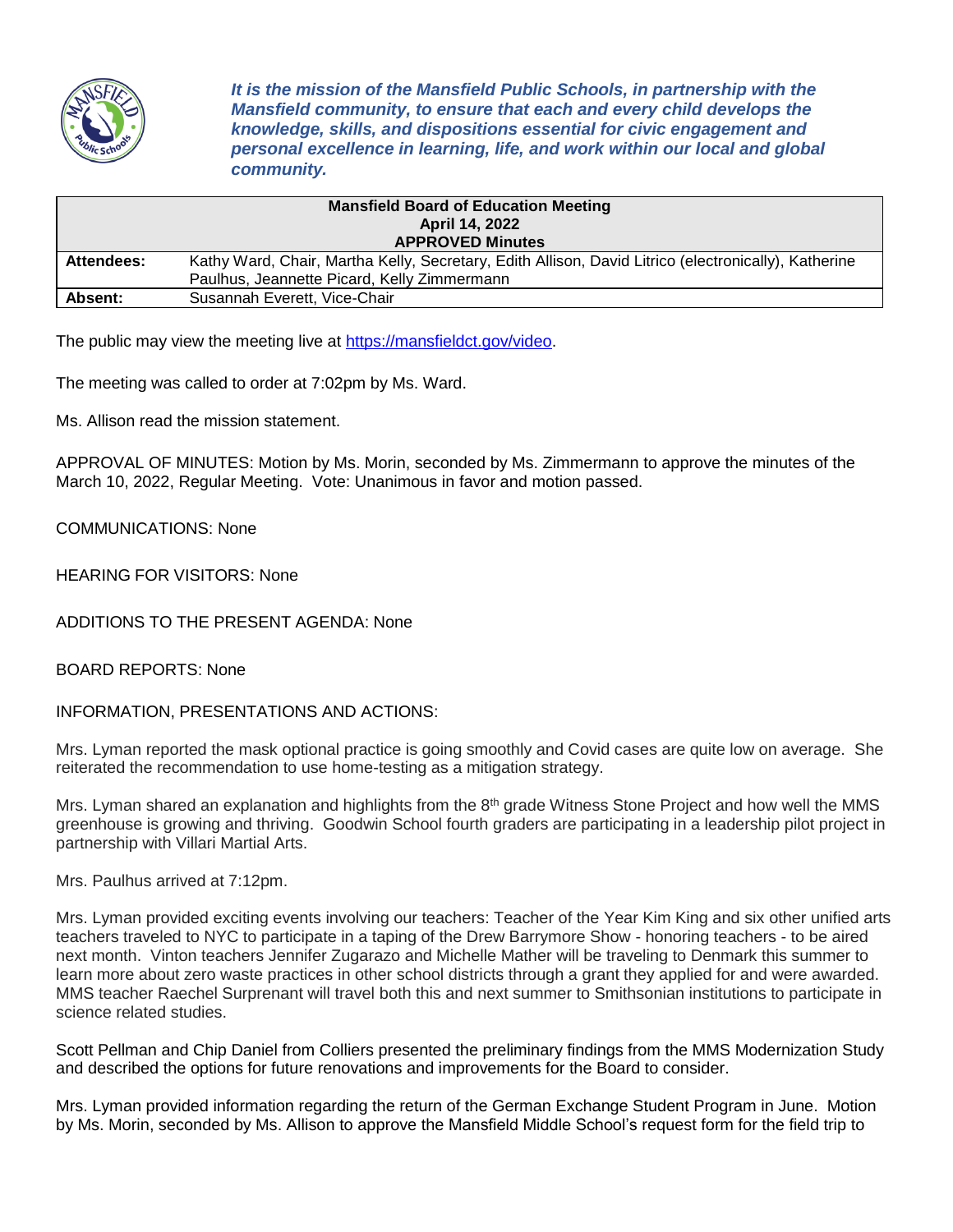Camp Cody (Nature's Classroom in Freedom, New Hampshire), on June 5-7, 2022. Vote in favor with Mrs. Kelly opposed. Motion passed.

Mrs. Deason presented an update on Mansfield Food Services including meal pricing and participation.

Mrs. Bradshaw-Hill explained how the Cafeteria Fund operates, its revenue/expenditure status and the importance of maintaining fund balance.

Motion by Ms. Allison, seconded by Ms. Picard to set the Mansfield Food Services meal prices for the 2022-2023 school year as follows: Elementary lunch \$2.75; Middle School lunch \$3.00; High School lunch \$3.50. Vote: Unanimous in favor and motion passed.

Motion by Ms. Allison, seconded by Ms. Picard for Healthy Food Certification: Pursuant to C.G.S. Section 10-215f, the Mansfield Board of Education certifies that all food items offered for sale to students in the schools under its jurisdiction, and not exempted from the Connecticut Nutrition Standards published by the Connecticut State Department of Education, will comply with the Connecticut Nutrition Standards during the period of July 1, 2022 through June 30, 2023. This certification shall include all food offered for sale to students separately from reimbursable meals at all times and from all sources, including, but not limited to, school stores, vending machines, school cafeterias, and any fundraising activities on school premises sponsored by the school or by non-school organizations and groups. Vote: Unanimous in favor and motion passed.

Motion by Ms. Allison, seconded by Ms. Morin for Connecticut Nutrition Standards Exclusion: The Mansfield Board of Education will allow the sale to students of food items that do not meet the Connecticut Nutrition Standards and beverages not listed in Section 10-221q of the Connecticut General Statutes provided that the following conditions are met: 1) the sale is in connection with an event occurring after the end of the regular school day or on the weekend; 2) the sale is at the location of the event; and 3) the food and beverages items are not sold from a vending machine or school store. An "event" is an occurrence that involves more than just a regularly scheduled practice, meeting, or extracurricular activity. For example, soccer games, school plays, and interscholastic debates are events but soccer practices, play rehearsals, and debate team meetings are not. The "regular school day" is the period from midnight before to 30 minutes after the end of the official school day. "Location" means where the event is being held. Vote: Unanimous in favor and motion passed.

MMS Roof Project Update - Mrs. Lyman indicated there is drainage work being done and the solar panels are expected to be installed sometime this spring.

Update on School Building Project – Mrs. Lyman provided an update on the various sections of the new elementary school. At today's School Building Committee meeting, Newfield Construction Company indicated that delays in the delivery of essential mechanical and electrical equipment, and uncertainty about the site completion, have impacted the completion of Mansfield Elementary School.

The schedule revision identifies a substantial completion date of the building of October 5<sup>th</sup> and a substantial completion date of the site of October 28<sup>th</sup>, therefore, we must move forward with Plan B actions.

o Watch our school gro[w https://mansfieldct.gov/2178](https://mansfieldct.gov/2178)

NEW BUSINESS (if needed): None

HEARING FOR VISITORS: None

CONSENT AGENDA: Motion by Ms. Allison, seconded by Ms. Zimmermann the following items be approved. Vote: Unanimous in favor.

That the Mansfield Public Schools Board of Education approves the resignation of **Arban Nazarko**, Teacher at Mansfield Middle School; effective the end of the 2021-2022 school year.

SUGGESTIONS FOR FUTURE AGENDA ITEMS**:** None